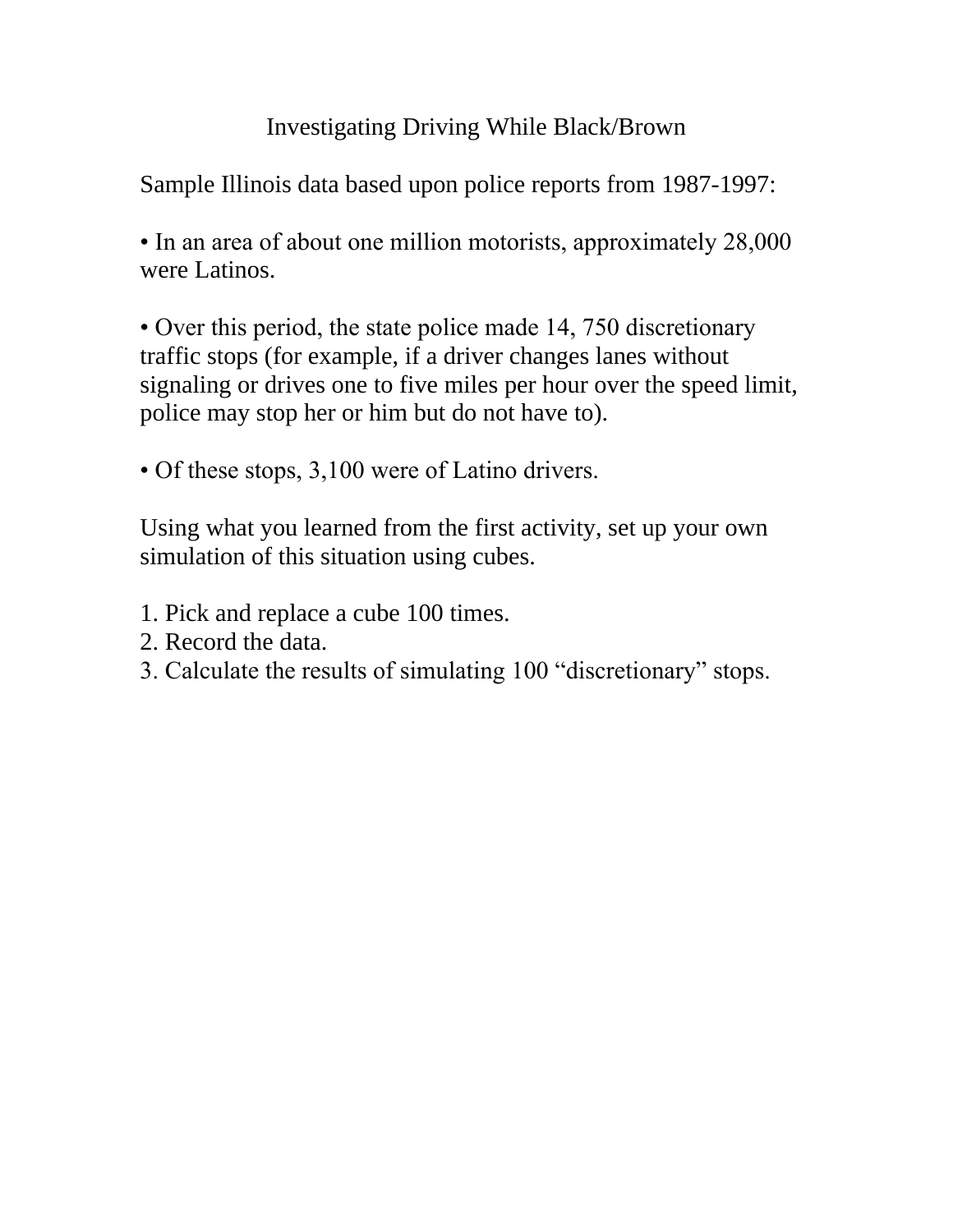More Group Questions

3. What percentage of the motorists in this activity were Latinos?

4. What percentage of the discretionary traffic stops involved Latinos?

5. How did you set up your simulation for this activity ( how many "Latino" cubes and how many total) ? Why did you choose those numbers?